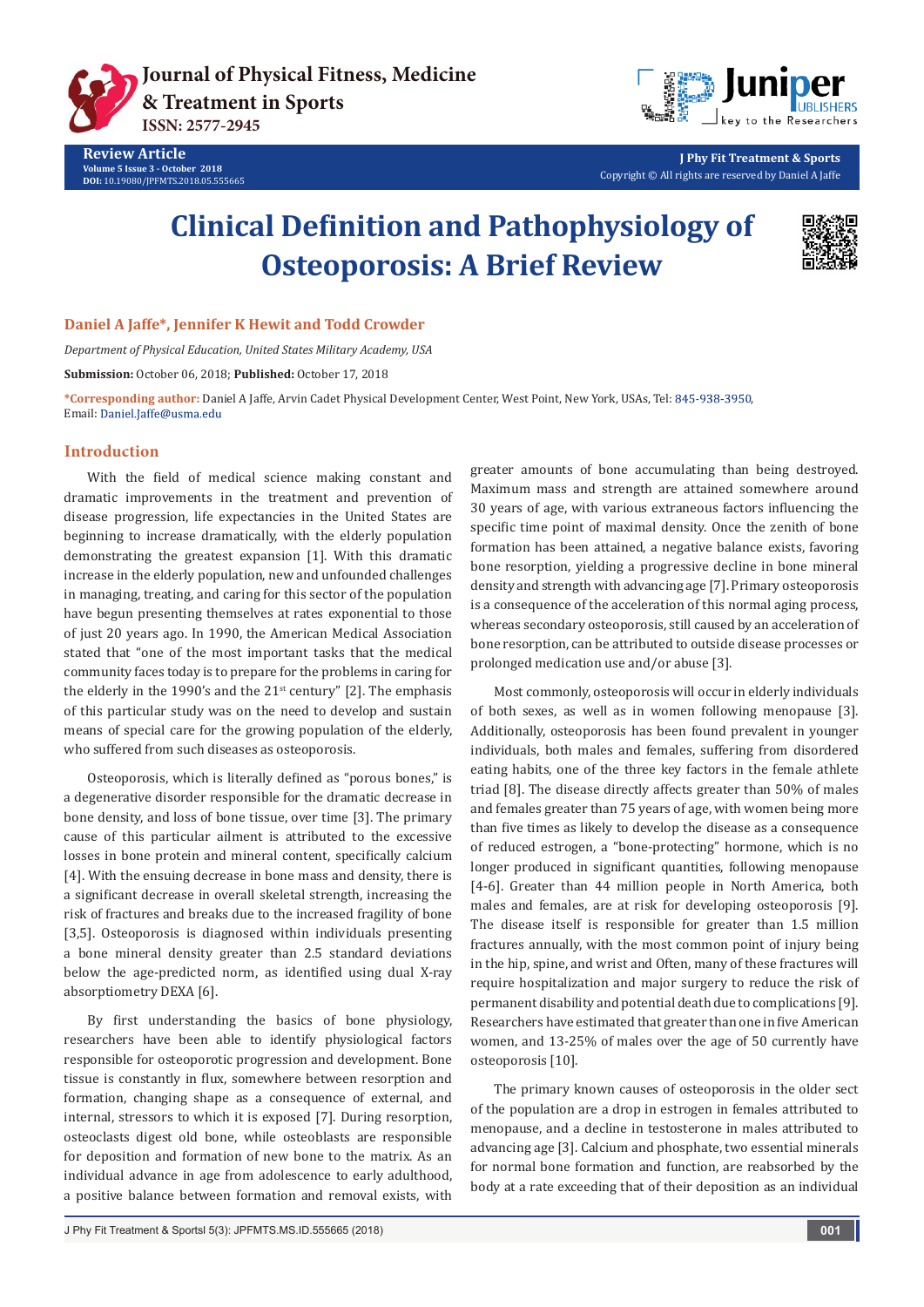progress in age. This decline in mineral content yields a dramatic decrease in bone mineral density, resulting in brittle, fragile bones that are far more prone to fractures [3,6,9]. In addition to decreased bone mineral density attributed to hormonal declines and fluctuations attributed to age, there exist a litany of other causes of osteoporosis, including but not limited to: confinement to a bed; rheumatoid arthritis; chronic kidney disease; eating disorders; prolonged use of corticosteroid medications, including prednisone; hyperparathyroidism; and Vitamin D deficiency [3,6,11]. Additionally, white women, specifically those with a family history of osteoporosis, demonstrate a significantly above average risk of developing osteoporosis [12]. Additional risk factors for developing osteoporosis include: amenorrhea, or an absence of the menstrual cycle; high levels of alcohol consumption; a family history of osteoporosis; prior hormonal treatment of prostate or breast cancer; low body weight; chronic smoking; or, low dietary calcium consumption [3,6,11].

While no symptoms present themselves in the earliest stages of the disease, there are a variety of manifestations of osteoporosis that present themselves during later points in the progression of the disease state. Some of the symptoms include: bone pain and tenderness; fractures with minimal to no trauma or stress exposure; declination in height by as much as 6", attributed to reduced vertebral density concomitant to increased fractures of the spinal bones, as well as progression of kyphosis; as well as low back and neck pain [13]. While Osteoporosis is an incurable progressive disease, there are a variety of treatment paths that can be followed to treat the signs and symptoms of the disease. Ultimately, the goals of osteoporosis treatment include: controlling for, and reducing pain attributed to the disease; slowing down, and potentially stopping, bone loss; reduce and prevent bone fractures with both medication and physical training intervention; and, minimizing the risk of falls that may cause fractures [14,15].

Pharmacological treatments include: biphosphonates, calcitonin, hormone replacement therapy, parathyroid hormone, and Raloxifene. Biphosphanates are the primary medication utilized to both prevent and treat osteoporosis in post-menopausal women [14]. Biphosphatanes can be taken orally e.g. alendronate, ibandronate, and risedronate, or given intravenously. Some of the side-effects include osteonecrossi of the jaw and atypical femur fractures [14]. Calcitonin, administered either intravenously or intra-nasally, is a medication that slows the rate of bone loss and can aid in reducing bone pain [16]. While effective, calcitonin is not as effective as biphosphanates in the treatment of osteoporosis. Hormone replacement therapy which typically entails estrogen and parathyroid hormone (Teriparatide) injections, has declined significantly in application and utilization in recent years [14]. Risk factors associated with hormone replacement therapy include ineffective treatment and sub-optimal recovery when compared to alternative treatments [17]. Finally, Raloxifene, which is similar to the drug tamoxifen, used in the treatment of breast cancer, has been shown to reduce the risk of spinal fractures by almost 50% [18]. Additionally, raloxifene has been shown to have moderate protective effects against heart disease and breast cancer. Adversely, raloxifene supplementation demonstrates an increased risk of developing deep venous thrombosis and/or pulmonary emboli [18].

Non-pharmacological interventions include dramatic lifestyle alterations, including diet and exercise modifications, as well as cessation of detrimental behaviors. Regular exercise can dramatically decrease the risk of bone fractures in people suffering from osteoporosis. Exercise interventions demonstrated to have beneficial effects in the treatment of osteoporosis include: weight-bearing exercises like walking, jogging and dancing; resistance exercises including free-weights and resistance bands; and, balance exercises like tai chi and yoga [3]. It is essential to avoid any high risk activities that would increase the risk of falling to prevent potentially debilitating fractures. Regarding nutrient intake, it is essential to ensure a well-balanced diet, rich in phytonutrients and calcium to ensure optimal conditions for healthy skeletal remodeling [10]. Researchers recommend individuals consume a minimum of 1,200 milligrams of calcium and 800-1,000 international units of Vitamin D3 on a daily basis [18,s19]. Some foods identified as high in calcium and Vitamin D include: cheese; ice-cream; green, leafy vegetables; low-fat milk; salmon and sardines; tofu; and, yogurt [19]. Additionally, researchers highly recommend cessation of detrimental habits which significantly contribute to osteoporotic development. Some of these habits include: smoking; alcohol consumption; walking during icy conditions; and, leading a sedentary lifestyle [19].

# **References**

- 1. [Vermeiren S, Vella Azzopardi R, Beckwee D, Habbiq AK, Scafoglieri A,](https://www.ncbi.nlm.nih.gov/pubmed/27886869)  [et al. \(2016\) Frailty and the prediction of negative health outcomes: A](https://www.ncbi.nlm.nih.gov/pubmed/27886869)  [meta-analysis. Journal of the American Medical Directors Association](https://www.ncbi.nlm.nih.gov/pubmed/27886869)  [17\(12\): 1163.e1-1163.e17.](https://www.ncbi.nlm.nih.gov/pubmed/27886869)
- 2. [\(1990\) Council of Scientific Affairs. American Medical Association](https://www.ncbi.nlm.nih.gov/pubmed/2288622v)  [white paper on elderly health. Report of the Council on Scientific](https://www.ncbi.nlm.nih.gov/pubmed/2288622v)  [Affairs. Archives of Internal Medicine 150\(12\): 2459-2472.](https://www.ncbi.nlm.nih.gov/pubmed/2288622v)
- 3. [Cheung CL, Xiao SM, Kung AW \(2010\) Genetic epidemiology of age](https://www.nature.com/articles/nrrheum.2010.106)[related osteoporosis and its clinical applications. Nature Reviews](https://www.nature.com/articles/nrrheum.2010.106)  [Rheumatology 6\(9\): 507-517.](https://www.nature.com/articles/nrrheum.2010.106)
- 4. [Rabiei M, Masooleh IS, Leyli EK, Nikoukar LR \(2013\) Salivary calcium](https://www.ncbi.nlm.nih.gov/pubmed/23773645)  [concentration as a screening tool for postmenopausal osteoporosis.](https://www.ncbi.nlm.nih.gov/pubmed/23773645)  [International Journal of Rheumatic Diseases 16\(2\): 198-202.](https://www.ncbi.nlm.nih.gov/pubmed/23773645)
- 5. Adler RA (2012) Osteoporosis in men: An Update. Rheumatology 31(1): 1-7.
- 6. Kuroda T, Shiraki M, Shiraki Y, Tanaka S (2012) The importance of absolute bone mineral density in the assessment of antiresorptive agents used for the prevention of osteoporotic fractures. Journal of Clinical Densitometry 19: 1-7.
- 7. Astrand PO, Rodahl K, Dahl HA, Stromme SB (2003) Textbook of Work Physiology: Physiological Bases of Exercise (4<sup>th</sup> ed). Champaign, IL: Human Kinetics Publishers, Inc.
- 8. [Soleimany G, Dadgostar H, Lotfian S, Moradi Lakeh M, Dadgostar E,](https://www.ncbi.nlm.nih.gov/pmc/articles/PMC3307967/)  [et al. \(2012\) Bone mineral changes and cardiovascular effects among](https://www.ncbi.nlm.nih.gov/pmc/articles/PMC3307967/)  [female athletes with chronic menstrual dysfunction. Asian Journal of](https://www.ncbi.nlm.nih.gov/pmc/articles/PMC3307967/)  [Sports Medicine 3\(1\): 53-58.](https://www.ncbi.nlm.nih.gov/pmc/articles/PMC3307967/)
- 9. [LeMessurier J, O Donnell S, Walsh P, McRae L, Bancej C \(2012\) The](https://www.ncbi.nlm.nih.gov/pubmed/22414307)  [development of national indicators for the surveillance of osteoporosis](https://www.ncbi.nlm.nih.gov/pubmed/22414307)  [in Canada. Chronicle of Disability and Injury in Canada 32\(2\): 101-107.](https://www.ncbi.nlm.nih.gov/pubmed/22414307)